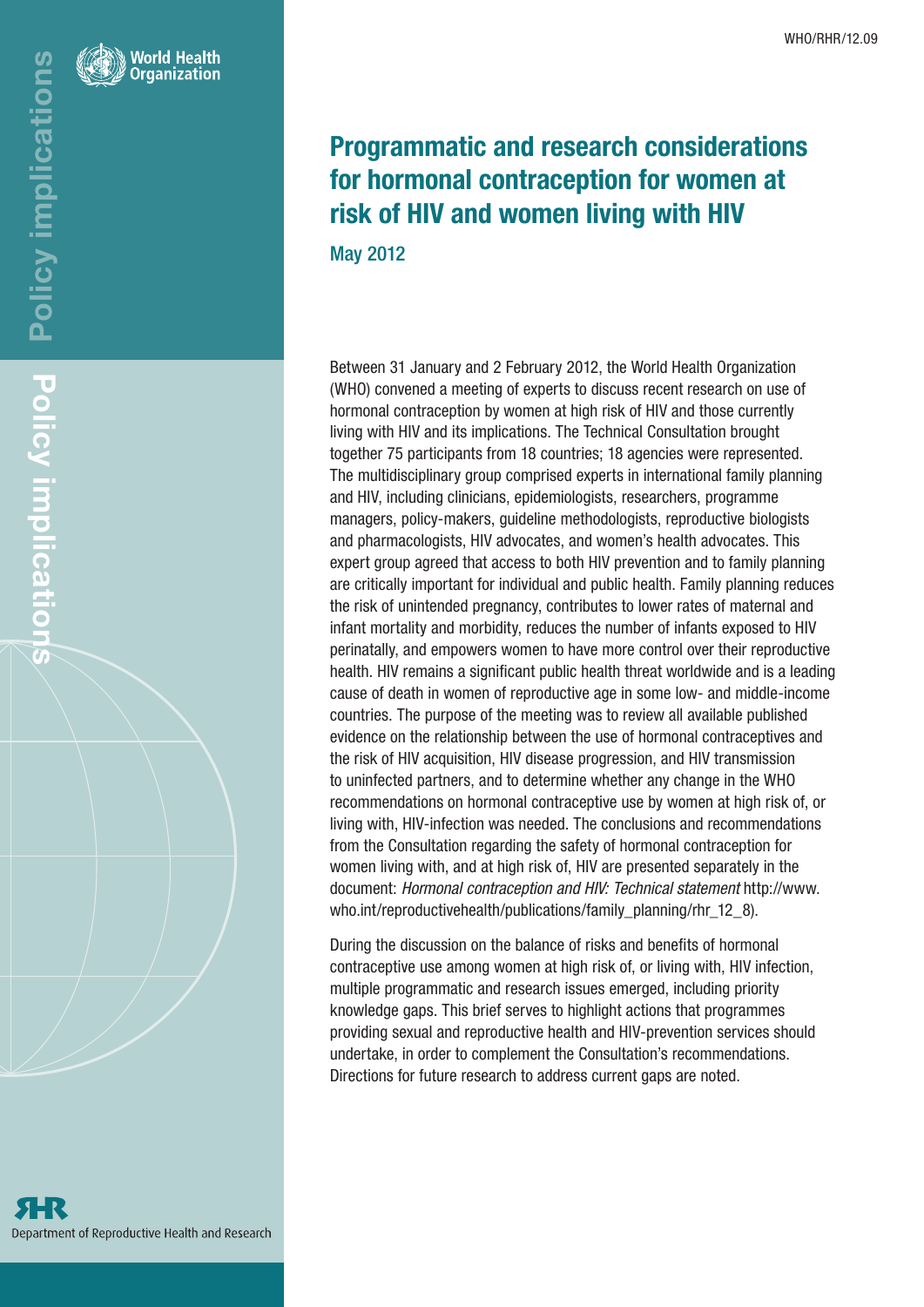## Programmatic considerations

- Based on current evidence, family planning programmes delivering services to women at risk of, or living with, HIV infection can continue to offer all methods of hormonal contraception. However, as none of these methods protects against HIV, the use of condoms or other HIV preventive measures should always be strongly recommended.
- Emphasize and promote the importance of male or female condoms in preventing sexually transmitted infections (STIs) including HIV. When used consistently and correctly, condoms are very effective in preventing transmission of HIV and other STIs. They can be used alone or in conjunction with another effective contraceptive method to reduce the risk of both pregnancy and STIs, including HIV. Condoms (male and female) should be made available, either free or at low cost, and provided to all those who want them.
- Country situations and programme environments vary greatly with respect to HIV prevalence, maternal mortality, availability of alternative contraceptive methods, access to HIV testing, care and treatment of HIV, and the ability of women to use condoms consistently. National programmes are encouraged to systematically introduce, adapt or adopt evidence-based family planning guidelines according to local contexts.
- A commitment by programmes to respecting reproductive and human rights, integrating family planning and HIV prevention, and offering testing and treatment services is essential to meet the sexual and reproductive health needs of women, couples, families and communities.
- Ensure the availability of a wider variety of highly effective contraceptive methods, including hormonal methods (oral, injectables, patches, rings, and implants), intrauterine devices (IUDs, both copper-bearing and levonorgestrelreleasing), barrier methods (female and male condoms), and voluntary sterilization (for both men and women), to all medically eligible women and couples seeking family planning services, including women who are at risk of HIV infection and women living with HIV. Women living in lowand middle-income countries should have more choices for highly effective contraception than are currently available.
- Develop or update effective, user-friendly family planning information and counselling tools that fully explain the risks and benefits of all contraceptive methods, including information with respect to HIV acquisition and the range of options for HIV prevention. Contraceptive counselling for women living in high-HIVprevalence settings should be guided by tools that specifically incorporate prevention of HIV and other STIs in the counselling method, and family planning providers should be trained in such integrated counselling strategies and in appropriate follow-up to ensure continuity of method utilization.
- Provide easy-to-understand and comprehensive information to women and their partners about the benefits of contraceptive options available to them as well as any associated risks, including information regarding the inconclusive nature of the evidence on possible increased risk of HIV acquisition among women using progestogenonly injectables.

## Areas for future research

- Conduct further high quality research employing strong research designs to gather more definitive evidence regarding the epidemiological association between various methods of hormonal contraception and HIV acquisition, transmission, and disease progression, including evaluating longer-acting methods (such as implants, IUDs, and injectables) and newer methods that have not been included in prior studies (such as the combined contraceptive patch and the combined contraceptive vaginal ring). Injectable contraceptives that employ alternatives to medroxy-progesterone acetate should be investigated.
- Investigate basic science questions related to understanding the biological mechanisms of HIV acquisition, transmission, and progression in relation to effects of standard hormonal contraception doses.
- • Optimize opportunities to link the roll-out of newly introduced or re-introduced contraceptive methods (such as IUDs and implants) in areas with high rates of HIV incidence and prevalence with studies of HIV acquisition, transmission and progression.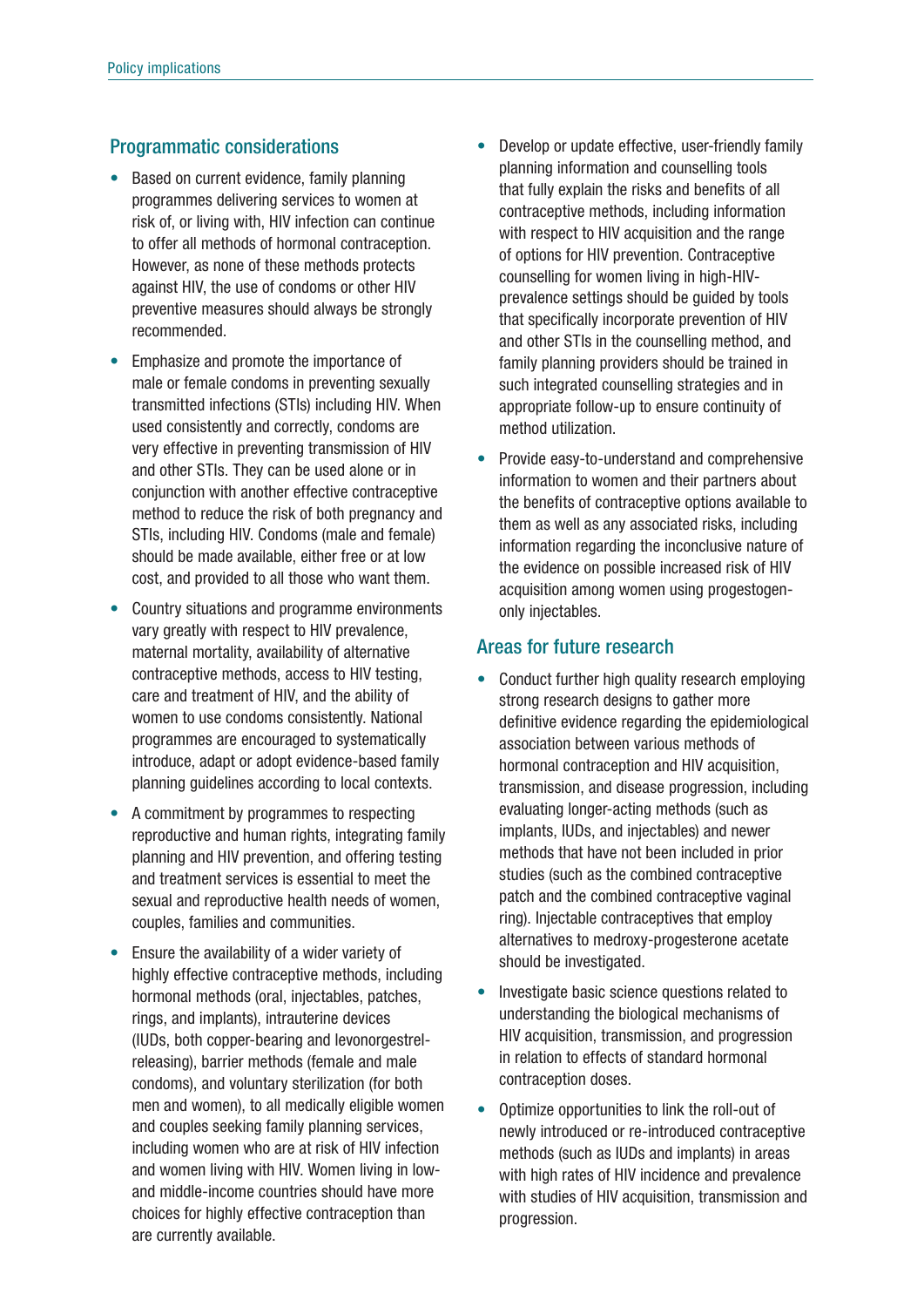- Ensure that on-going HIV prevention trials collect data that can be analysed to evaluate the association between hormonal contraception and HIV, including patterns of contraceptive use, condom use, and sexual behaviours. Evaluate further the potential for drug interactions between hormonal contraceptives and antiretroviral therapy.
- Conduct modelling studies to clarify the balance of risks and benefits, including acceptability and cost−effectiveness, associated with changing the contraceptive method mix in different settings.
- Conduct programmatic/implementation research to address family planning and other sexual and reproductive health service delivery approaches in the context of HIV testing, prevention and treatment, including ways to expand choice and method mix.

• Support studies to determine optimal counselling strategies to promote consistent and correct use of condoms, male and female, in high HIV prevalence settings.

Policy-makers, programme managers, and civil society, including women at risk of and living with HIV, from relevant countries and communities should be involved in setting programmatic and research priorities on an ongoing basis.

This brief is not intended to be exhaustive, but rather to highlight considerations raised during the Consultation that were not included in the Technical statement.

WHO reaffirms its commitment to keeping emerging evidence under close review through its Continuous Identification of Research Evidence (CIRE) system\*.

## More information and related documents

*Hormonal contraception and HIV: WHO Technical statement* and further information on the Technical Consultation, 31 January –2 February 2012 are available from: http://www.who.int/ reproductivehealth/publications/family\_planning/rhr\_12\_8.

The *Medical eligibility criteria for contraceptive use, fourth edition, 2009* (in English, French and Spanish) is available to download from: http://www.who.int/reproductivehealth/publications/family\_planning/9789241563888/en/index.html

Further information on WHO's work on family planning: http://www.who.int/reproductivehealth/topics/family\_planning/en/index.html

<sup>\*</sup>Continuous Identification of Research Evidence (CIRE) is a collaborative effort of WHO and the Centers for Disease Control and Prevention (CDC). The CIRE system is used to ensure that WHO's family planning guidance is based upon the most up-to-date published data by identifying articles whose study objectives concern a topic addressed by *WHO's Medical eligibility criteria for contraceptive use* or the *Selected practice recommendations for contraceptive use*.